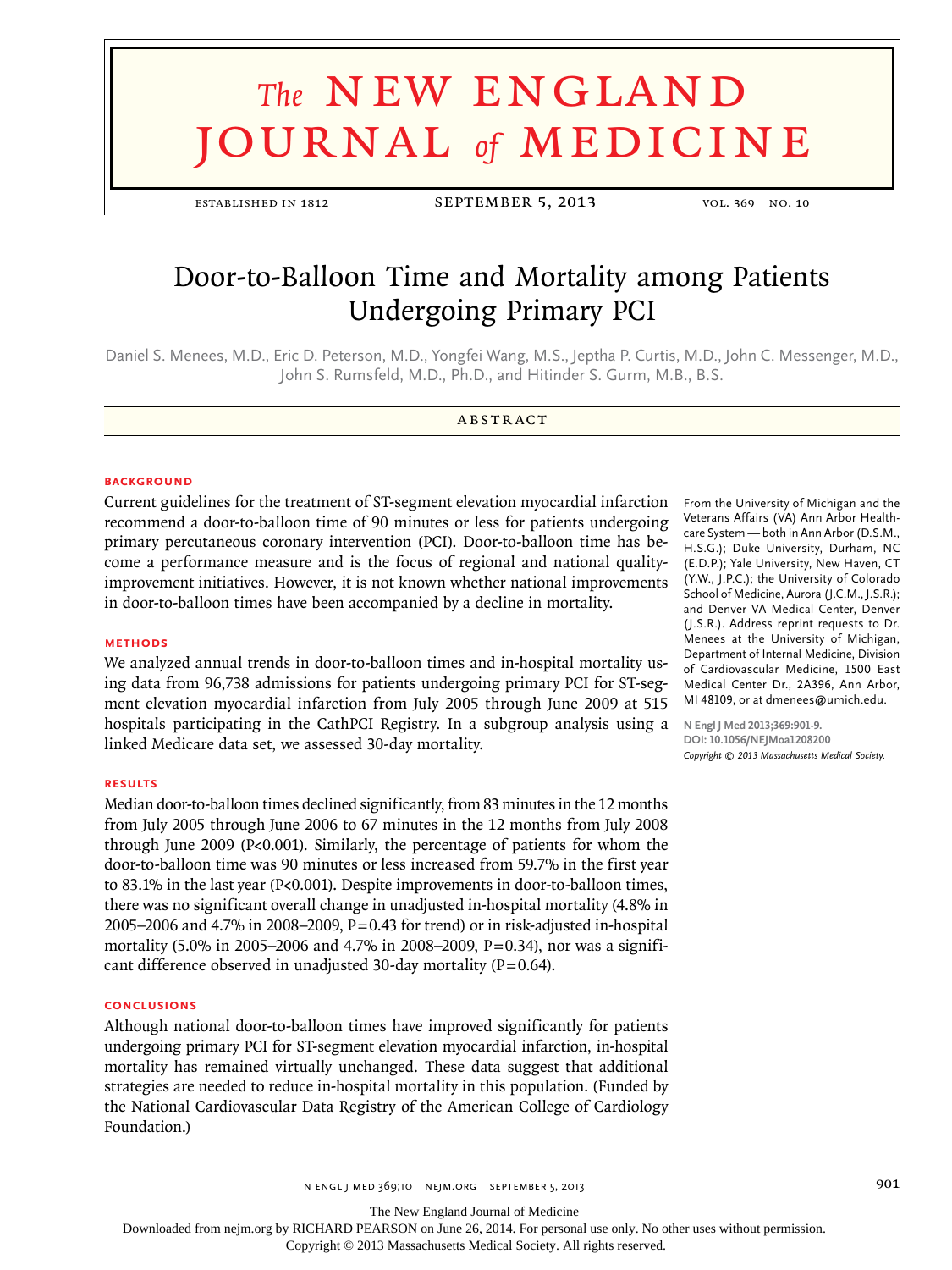**PRIMARY PERCUTANEOUS CORONARY IN-**<br>tervention (PCI) is currently the preferred<br>treatment for acute ST-segment elevation<br>myocardial infarction. Previous observational rimary percutaneous coronary intervention (PCI) is currently the preferred treatment for acute ST-segment elevation studies have shown a strong association between prompt performance of primary PCI, as assessed in terms of the door-to-balloon time (the interval from the patient's arrival at the hospital to inflation of the balloon to restore flow), and reduced mortality.1-3 On the basis of these data, current joint clinical practice guidelines of the American College of Cardiology and the American Heart Association (ACC–AHA) endorse a door-to-balloon time of 90 minutes or less as the goal, giving it a Class I (highest level) recommendation.4 Because of this recommendation, door-to-balloon time has become the focus of local, regional, and national quality-improvement initiatives and is currently tracked by a number of clinical registries.5,6 Consequently, door-to-balloon times are now publicly reported, and the percentage of patients for whom the door-to-balloon time is 90 minutes or less has evolved into a key quality metric. Institutional door-to-balloon times also have financial implications, since they are now tied to reimbursement from the Centers for Medicare and Medicaid Services (CMS).<sup>7</sup>

Although these efforts have been remarkably successful in reducing national door-to-balloon times, it is not known whether these improvements are associated with an overall reduction in mortality.8 A recent study from a large regional cardiovascular collaborative did not show that annual mortality decreased among patients undergoing primary PCI, despite large reductions in door-to-balloon times.<sup>9</sup> However, that study was limited to regional results and may have lacked sufficient power to detect a survival benefit related to the improved treatment times. Therefore, we used national data to evaluate annual trends in door-to-balloon times to assess whether shorter times are associated with a change in in-hospital mortality among patients undergoing primary PCI for ST-segment elevation myocardial infarction.

# METHODS

# **Study Population**

The study population consisted of all patients undergoing primary PCI at hospitals participating in the CathPCI Registry of the National Cardiovascular Data Registry (NCDR) from July 2005 through June 2009, a period that coincided with the national effort aimed at reducing door-toballoon times. The CathPCI Registry, which is the largest national clinical registry of patients undergoing either elective or emergency PCI, currently gathers data from more than 1400 hospitals across the United States. It is a joint initiative of the ACC and the Society for Cardiovascular Angiography and Interventions. Details of this registry, including the data quality program, have been published previously.10,11 The registry collects data on a standardized set of clinical, demographic, and procedural variables, along with in-hospital outcomes, for consecutive patients treated at participating institutions.12 Version 3 of the NCDR data set was used for this analysis.

We excluded patients who had been transferred from another facility for primary PCI and those who were undergoing nonemergency PCI. We also excluded patients for whom the door-to-balloon times were longer than 3 hours, in an effort to include the patients who had the most to gain with respect to myocardial salvage. To maintain data consistency for the examination of trend, we excluded hospitals that did not report any data for the entire study period.

#### **Study Design and Oversight**

The study was designed by the first and last authors and approved by the NCDR. The CathPCI research and publication subcommittee reviewed and approved the proposal; the NCDR provided the necessary funding. The data were analyzed at the Center for Outcomes Research and Evaluation of Yale–New Haven Hospital. The Yale human investigation committee waived the requirement for informed consent and approved analyses of the limited data set provided by the NCDR. The authors vouch for the accuracy and completeness of the data and the analyses.

#### **Statistical Analysis**

The data were analyzed with the use of SAS software, version 9.2. Baseline characteristics and outcomes were compared across the 4 years with the use of the chi-square test for categorical variables and the analysis-of-variance F-test for continuous variables. Discrete variables are expressed

902 n engl j med 369;10 nejm.org september 5, 2013

The New England Journal of Medicine

Downloaded from nejm.org by RICHARD PEARSON on June 26, 2014. For personal use only. No other uses without permission.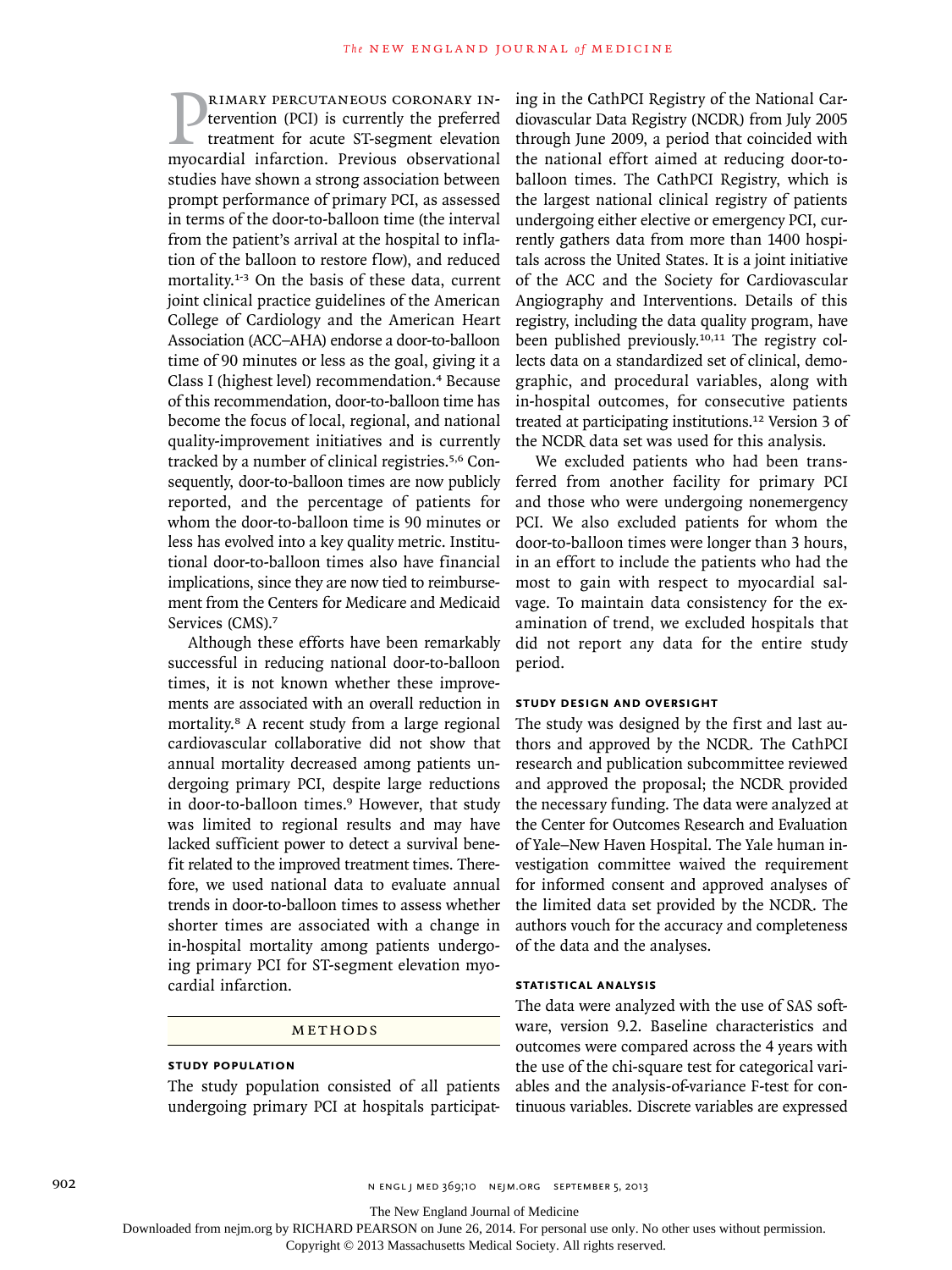as percentages, and continuous variables as means and standard deviations. P values of less than 0.05 were considered to indicate statistical significance. We examined temporal trends in annual median door-to-balloon times and in the percentage of patients for whom door-to-balloon times were 90 minutes or less.

The primary outcomes of the study were inhospital mortality (defined as the rate of death from any cause) and door-to-balloon time. Multivariable model analyses were performed with in-hospital mortality as the dependent variable in a logistic-regression model and door-toballoon time as the dependent variable in a linear-regression model. The independent variables that were considered in the models were those for patients with ST-segment elevation myocardial infarction in the NCDR model for in-hospital mortality.13 The analyses were repeated in high-risk subgroups of patients: those older than 75 years of age, those presenting with cardiogenic shock, and those with an anterior myocardial infarction.

To assess our ability to characterize the trend in mortality during this period, we developed a hierarchical model using the NCDR model and, for each patient record, the median door-toballoon time in the year the patient was treated to produce an estimate of the odds ratio for death per 10-minute change in median doorto-balloon time. Finally, we used probabilistic matching to link the records for patients 65 years of age or older in the CathPCI registry with the CMS national claims database, using a combination of indirect identifiers as previously described,<sup>14</sup> and assessed the association between changes in door-to-balloon times from 2005 to 2009 and 30-day mortality.

#### **RESULTS**

## **Patients**

A total of 95,007 patients accounted for 96,738 admissions for primary PCI for the treatment of ST-segment elevation myocardial infarction at the 515 participating sites from July 2005 through June 2009. Table 1 shows the baseline demographic, clinical, and procedural characteristics overall and for each year. The mean age of the study population was 60.8 years; 28.0% of the patients were women. A total of 61.0% of the pa-6.5% in the first year to 8.9% in the last (P<0.001)

tients had hypertension, 59.2% had dyslipidemia, 43.3% were current smokers, and 18.8% had diabetes. The prevalence of diabetes, hypertension, and dyslipidemia increased in each year of the study. Similarly, the proportion of patients with a prior myocardial infarction and of patients with previous PCI increased slightly each year. The mean ejection fraction was 46.8% and was essentially unchanged from year to year. Patients presenting with cardiogenic shock accounted for 9.9% of all patients, a proportion that remained relatively constant.

Thrombectomy was performed in 20.5% of the patients, and the percentage of patients who underwent that procedure doubled over the course of the study period, from 13.4% in the first year to 27.8% in the last year (P<0.001). Stents were implanted in 89.3% of all patients. The use of drug-eluting stents tended to decline over the study period, from a peak rate of 76.8% in 2005–2006 to a nadir of 37.4% in 2007–2008. The percentage of patients receiving glycoprotein IIb/IIIa inhibitors declined steadily, whereas the percentage of patients receiving direct thrombin inhibitors increased from 10.8% to 21.9%. The overwhelming majority of PCI procedures were performed through femoral access, which remained the access site of choice each year, accounting for 98.0% of all cases in 2005–2006 and 98.5% of all cases in 2008–2009.

#### **Door-to-Balloon Time and Mortality**

The median door-to-balloon time decreased significantly each year, from 83 minutes in 2005– 2006 to 67 minutes in 2008–2009 (P<0.001) (Fig. 1A). In comparison, the overall unadjusted inhospital mortality was 4.8% the first year and remained virtually unchanged during the study period, with a rate in the last year of 4.7%  $(P=0.43)$  (Fig. 1A). The percentage of patients for whom the door-to-balloon time was 90 minutes or less increased from 59.7% to 83.1% over the course of the study (P<0.001), and the unadjusted mortality for these patients remained constant over the study period at  $3.7\%$  (P=0.40 for trend) (Fig. 2A). The percentage of patients with a doorto-balloon time of more than 90 minutes decreased from 40.3% to 16.9% over the course of the study (P<0.001), and an increase in unadjusted mortality was observed within this group, from

n engl j med 369;10 nejm.org september 5, 2013 903

The New England Journal of Medicine

Downloaded from nejm.org by RICHARD PEARSON on June 26, 2014. For personal use only. No other uses without permission.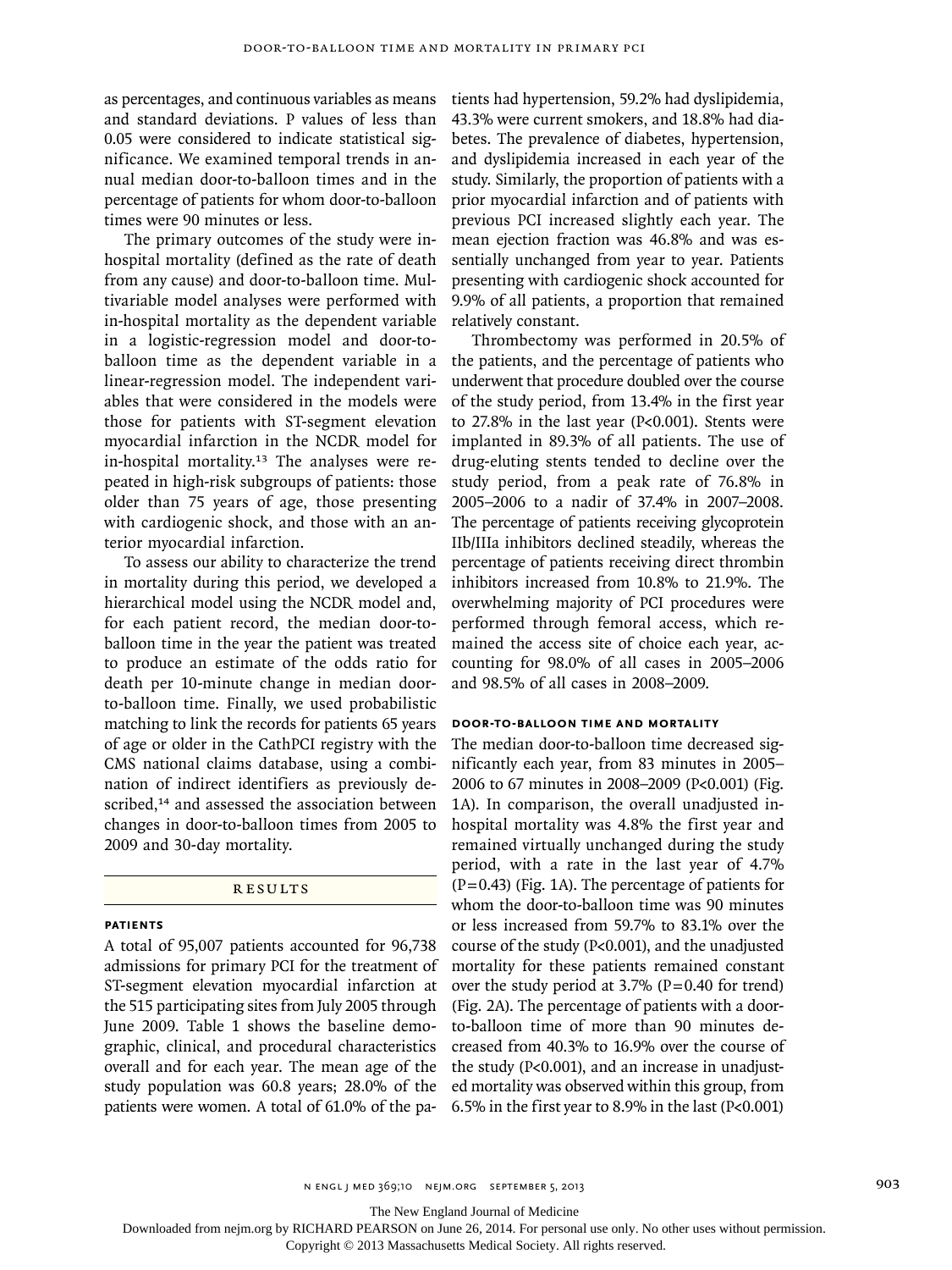| Table 1. Baseline Demographic, Clinical, and Procedural Characteristics.* |                          |                             |                              |                              |                           |         |
|---------------------------------------------------------------------------|--------------------------|-----------------------------|------------------------------|------------------------------|---------------------------|---------|
| Characteristic                                                            | Total<br>$(N = 96, 738)$ | 2005-2006<br>$(N = 19,664)$ | 2006-2007<br>$(N = 24, 101)$ | 2007-2008<br>$(N = 25, 728)$ | 2008-2009<br>$(N=27,245)$ | P Value |
| Demographic characteristics                                               |                          |                             |                              |                              |                           |         |
| Age (yr)                                                                  | $60.8 \pm 13.1$          | $60.5 \pm 13.0$             | $60.7 \pm 13.0$              | $60.7 \pm 13.2$              | $61.0 \pm 13.1$           | < 0.001 |
| Female sex (% of patients)                                                | 28.0                     | 27.8                        | 28.1                         | 28.3                         | 27.9                      | 0.64    |
| Clinical history                                                          |                          |                             |                              |                              |                           |         |
| Hypertension (% of patients)                                              | 61.0                     | 58.4                        | 60.5                         | 61.1                         | 63.1                      | < 0.001 |
| Diabetes mellitus (% of patients)                                         | 18.8                     | 17.8                        | 18.5                         | 19.1                         | 19.5                      | < 0.001 |
| Dyslipidemia (% of patients)                                              | 59.2                     | 57.0                        | 58.5                         | 59.7                         | 60.9                      | < 0.001 |
| Current smoker (% of patients)                                            | 43.3                     | 43.5                        | 43.8                         | 42.8                         | 43.0                      | 0.13    |
| Congestive heart failure (% of patients)                                  | 4.0                      | 3.8                         | 4.0                          | 3.8                          | 4.2                       | 0.03    |
| Renal failure necessitating dialysis<br>(% of patients)                   | 0.8                      | 0.6                         | 0.8                          | 0.8                          | 0.9                       | 0.01    |
| Peripheral vascular disease (% of patients)                               | 6.1                      | 6.2                         | 6.0                          | 6.1                          | 6.1                       | 0.92    |
| Chronic lung disease (% of patients)                                      | 11.4                     | 11.2                        | 11.4                         | 11.4                         | 11.6                      | 0.68    |
| Prior myocardial infarction (% of patients)                               | 18.5                     | 17.9                        | 18.3                         | 18.5                         | 18.9                      | 0.03    |
| Previous PCI (% of patients)                                              | 20.5                     | 18.6                        | 19.9                         | 21.3                         | 21.7                      | < 0.001 |
| Previous CABG (% of patients)                                             | 5.6                      | 5.2                         | 5.7                          | 5.7                          | 5.8                       | 0.05    |
| Ejection fraction (%)                                                     | $46.8 \pm 12.6$          | $46.7 \pm 12.6$             | $46.7 \pm 12.6$              | $46.8 \pm 12.6$              | $47.0 \pm 12.6$           | 0.10    |
| Cardiogenic shock (% of patients)                                         | 9.9                      | 9.7                         | 9.7                          | 10.2                         | 9.7                       | 0.13    |
| Length of stay in hospital (days)                                         | $4.3 \pm 6.1$            | $4.3 \pm 7.0$               | $4.3 \pm 7.7$                | $4.3 + 4.8$                  | $4.2 + 5.0$               | 0.02    |
| Procedural variables (% of patients)                                      |                          |                             |                              |                              |                           |         |
| Thrombectomy                                                              | 20.5                     | 13.4                        | 17.2                         | 21.4                         | 27.8                      | < 0.001 |
| Use of stent                                                              | 89.3                     | 91.0                        | 89.4                         | 88.3                         | 88.8                      | < 0.001 |
| Bare metal                                                                | 36.7                     | 14.1                        | 34.0                         | 50.8                         | 42.0                      |         |
| Drug-eluting                                                              | 52.6                     | 76.8                        | 55.5                         | 37.4                         | 46.8                      |         |
| Use of glycoprotein IIb/IIIa inhibitors                                   | 68.7                     | 73.1                        | 71.5                         | 68.5                         | 63.3                      |         |
| Use of direct thrombin inhibitors                                         | 15.7                     | 10.8                        | 12.4                         | 16.1                         | 21.9                      |         |
| Femoral approach                                                          | 98.5                     | 98.0                        | 98.6                         | 98.6                         | 98.5                      |         |
| Radial approach                                                           | 0.8                      | 0.7                         | 0.7                          | 0.7                          | 1.0                       |         |
| Target coronary artery for PCI (% of patients)                            |                          |                             |                              |                              |                           |         |
| Left main                                                                 | 3.0                      | 2.8                         | 2.9                          | 3.1                          | 3.2                       | 0.03    |
| Left anterior descending                                                  | 55.4                     | 54.8                        | 55.8                         | 55.4                         | 55.6                      | 0.18    |
| Left circumflex                                                           | 33.0                     | 33.3                        | 32.9                         | 33.0                         | 32.8                      | 0.74    |
| Right coronary                                                            | 59.7                     | 60.6                        | 59.5                         | 59.6                         | 59.4                      | 0.04    |
| Door-to-balloon time                                                      |                          |                             |                              |                              |                           |         |
| Median (min)                                                              | 73                       | 83                          | 76                           | 70                           | 67                        | < 0.001 |
| <90 min (% of patients)                                                   | 73.8                     | 59.7                        | 69.6                         | 78.7                         | 83.1                      | < 0.001 |

\* Plus–minus values are means ±SD. CABG denotes coronary-artery bypass grafting, and PCI percutaneous coronary intervention.

mortality was lower among patients with a doorto-balloon time of 90 minutes or less than among

(Fig. 2B). Throughout the study, the unadjusted those with a door-to-balloon time longer than 90 minutes (3.7% vs. 7.3%, P<0.001).

In a risk-adjusted analysis, no significant

904 n engl j med 369;10 nejm.org september 5, 2013

The New England Journal of Medicine

Downloaded from nejm.org by RICHARD PEARSON on June 26, 2014. For personal use only. No other uses without permission.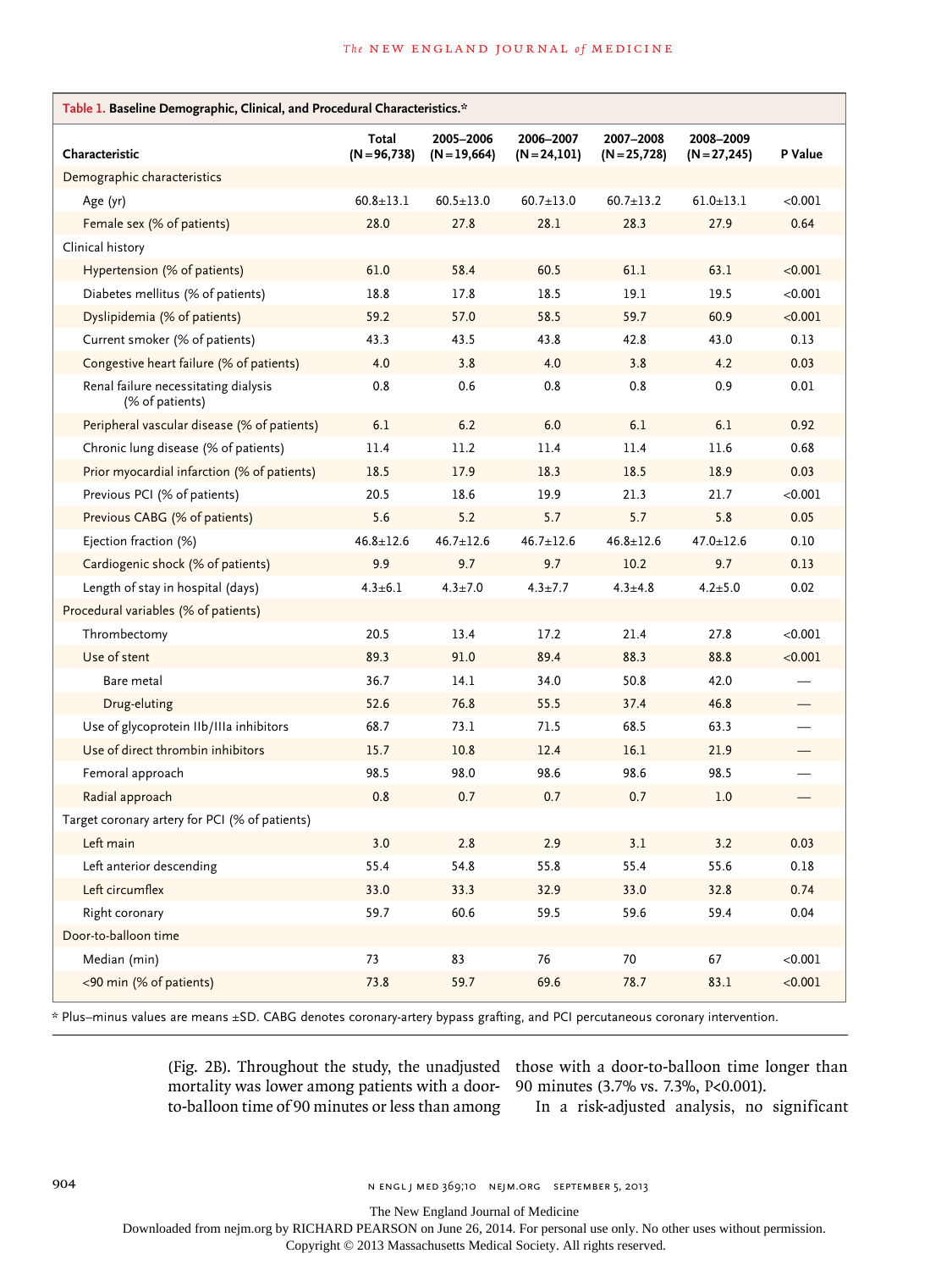

**Figure 1. Door-to-Balloon Times and Mortality in the Overall Population and High-Risk Subgroups, 2005 to 2009.**

Shown are the median door-to-balloon times and unadjusted in-hospital mortality among patients with ST-segment elevation myocardial infarction who underwent primary PCI between July 2005 and June 2009. Results are shown in the overall population (Panel A) and in selected high-risk subgroups: patients older than 75 years of age (Panel B), those with anterior myocardial infarction (Panel C), and those in cardiogenic shock (Panel D). The P values are for the comparison between findings in 2005–2006 and those in 2008–2009.

change in in-hospital mortality was noted during the course of the study period (5.0% in 2005–2006 and 4.7% in 2008–2009, P=0.34) (Fig. 3). Similarly, no significant change in mortality was observed in any of the prespecified high-risk subgroups, including patients older than 75 years of age  $(P=0.19)$ , those with anterior myocardial infarction  $(P=0.79)$ , and those presenting in cardiogenic shock (P=0.60), de-interval, 0.99 to 1.09; P=0.17). In post hoc

spite consistently improved door-to-balloon times in each of these groups over the course of the study period (Fig. 1B, 1C, and 1D). After adjusting for variables in the NCDR model, we identified no significant association between the annual reduction in door-to-balloon time and mortality (odds ratio for a 10-minute reduction in door-to-balloon time, 1.04; 95% confidence

The New England Journal of Medicine

Downloaded from nejm.org by RICHARD PEARSON on June 26, 2014. For personal use only. No other uses without permission.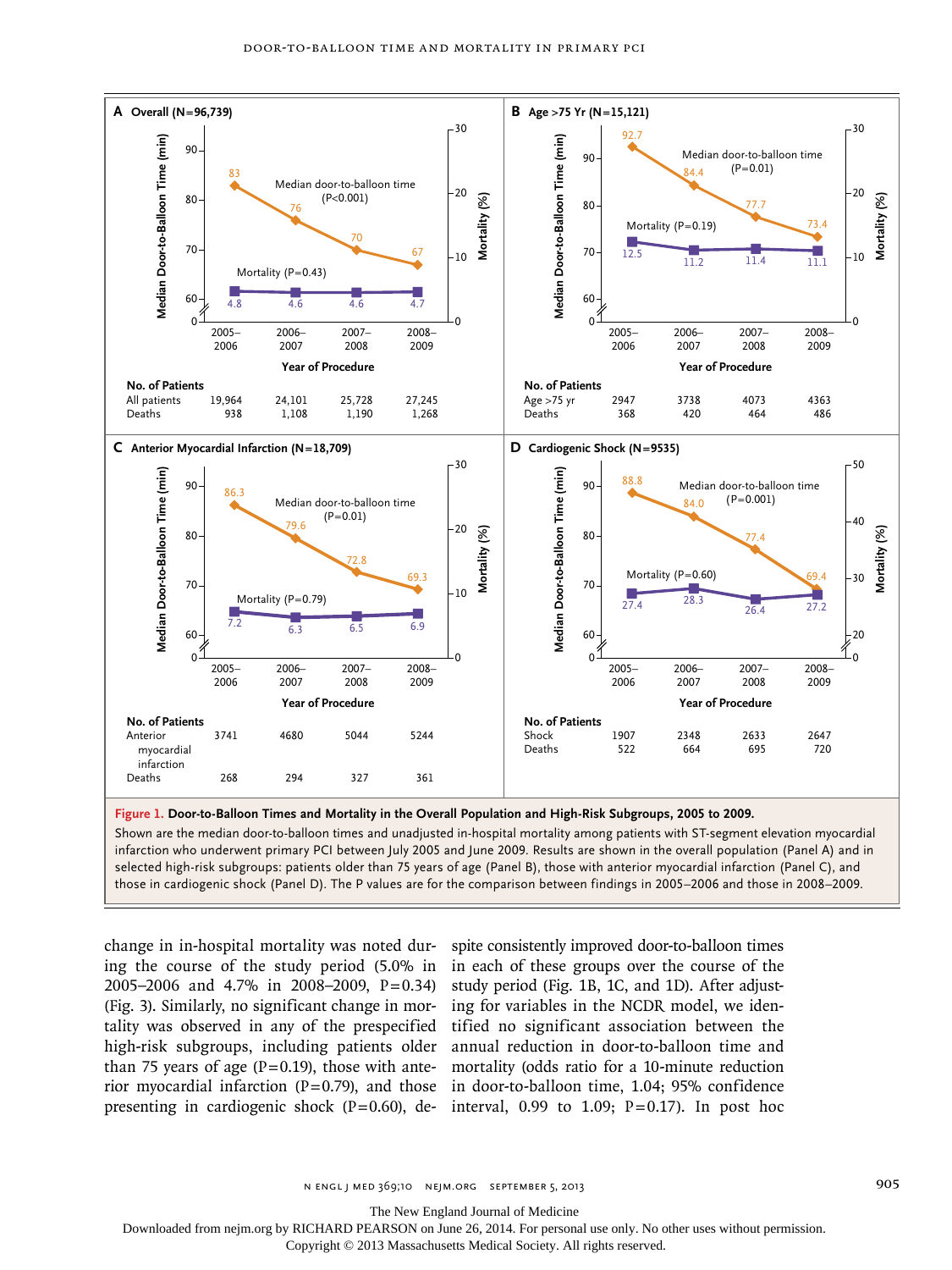

door-to-balloon time was longer than 90 minutes (Panel B), as well as the unadjusted in-hospital mortality for both subgroups, for the period from July 2005 through June 2009. The P values are for the comparison between findings in 2005–2006 and those in 2008–2009.

> analyses, when the study population was limited to patients undergoing primary PCI for the first presentation with ST-segment elevation myocardial infarction (95,007 patients) or when patients with door-to-balloon times exceeding 3 hours were included (101,121 patients), a similar decline in door-to-balloon time was seen without any change in mortality.

> Using the linked Medicare data set, we identified a total of 26,202 patients with follow-up data. Among these patients, door-to-balloon times declined significantly over time, from a median of 88 minutes in 2005 to 68 minutes in 2009 (P<0.001). We observed almost no change in unadjusted 30-day mortality associated with the annual decline in door-to-balloon times (9.7% in 2005 and 9.8% in 2009,  $P=0.64$ ) (Fig. 4).

# Discussion

Over the past decade, the door-to-balloon time has been a major focus in both quality assessment and quality improvement for patients undergoing primary PCI for ST-segment elevation myocardial infarction. This study reflects the effect of these efforts, showing significant reductions in door-to-balloon times across the United States between June 2005 and July 2009. Similarly, by 2009, more than 80% of patients undergoing primary PCI for ST-segment elevation myocardial infarction met the goal specified in the ACC–AHA clinical practice guidelines of a doorto-balloon time of 90 minutes or less — a marked improvement in just 4 years. Despite these improvements and despite the fact that mortality among patients with shorter door-to-balloon times was lower than mortality among those with longer times, overall unadjusted and riskadjusted in-hospital mortality remained virtually unchanged. These results were consistent in multiple high-risk subgroups, including patients older than 75 years of age, those presenting in cardiogenic shock, and those with anterior myocardial infarction. Our findings raise questions about the role of door-to-balloon time as a principal focus for performance measurement and public reporting.

The current emphasis on achieving a door-toballoon time of 90 minutes or less has been driven, in part, by the concept that a shorter interval between ischemia and reperfusion results in improved myocardial salvage and, thus, presumably better clinical outcomes. This idea, along with observational data associating shorter

906 n engl j med 369;10 nejm.org september 5, 2013

The New England Journal of Medicine

Downloaded from nejm.org by RICHARD PEARSON on June 26, 2014. For personal use only. No other uses without permission.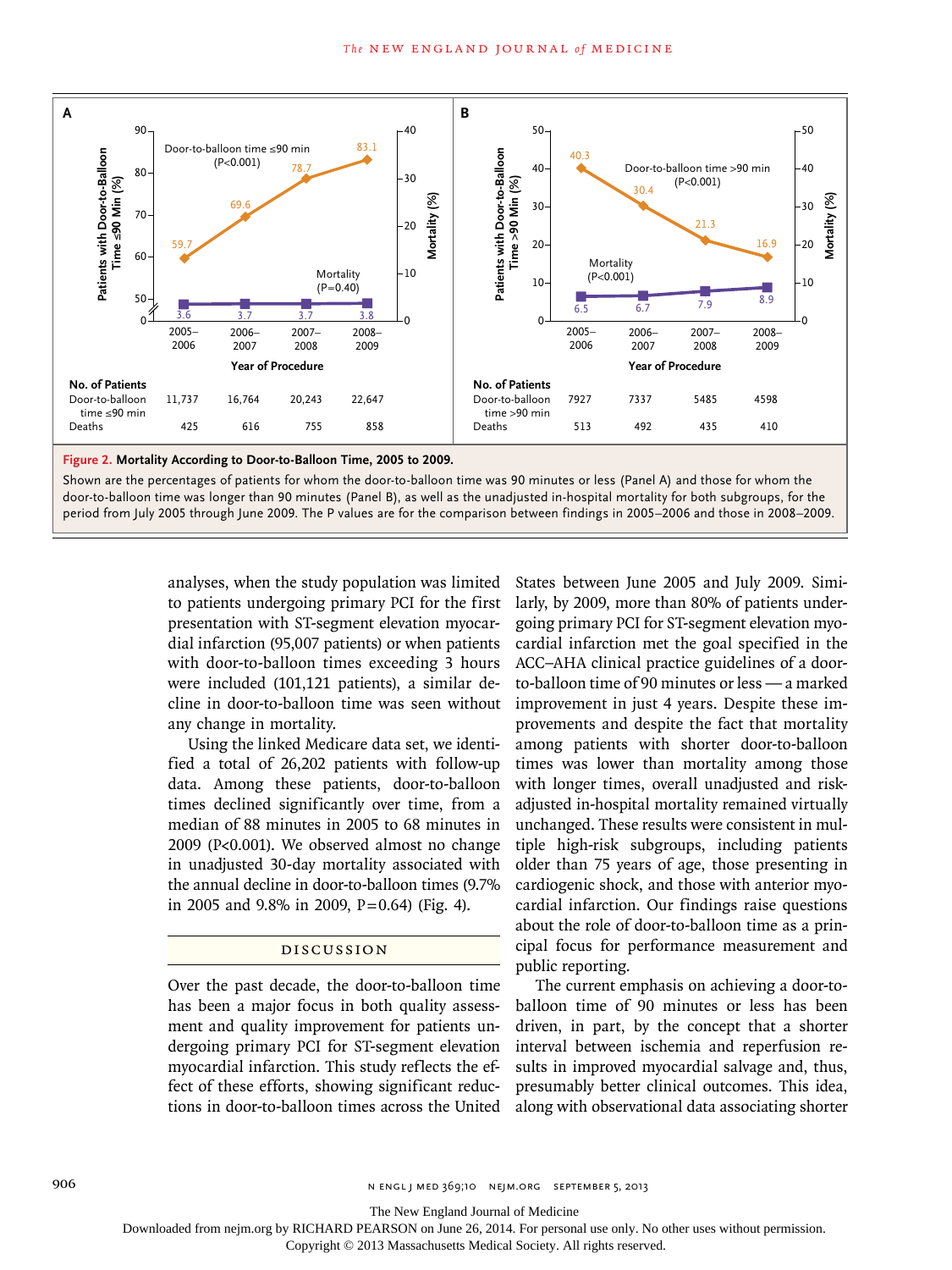door-to-balloon times with lower mortality, has spurred the national focus on door-to-balloon time as a quality metric, leading the CMS to begin publicly reporting these data in 2005 and linking them to financial reimbursement. In addition, both the ACC and the AHA launched national campaigns promoting strategies to improve door-to-balloon times through the creation of the D2B Alliance and Mission: Lifeline, respectively.5,6

In fact, however, data regarding the relationship between door-to-balloon time and mortality are inconsistent. Berger et al. observed lower 30-day mortality among patients with a door-toballoon time of less than 60 minutes and an increase in mortality with increasing door-toballoon times in data from the Global Use of Strategies to Open Occluded Arteries in Acute Coronary Syndromes (GUSTO-IIb) trial.<sup>2</sup> McNamara et al., in a study of data from the National Registry of Myocardial Infarction, reported an odds ratio for increased mortality of 1.42 among patients for whom the door-to-balloon time was longer than 90 minutes, as compared with those for whom the door-to-balloon time was shorter.<sup>1</sup> In contrast, Brodie et al. found that improved door-to-balloon times were not associated with a mortality benefit at 1 month or 6 months,<sup>15</sup> and an analysis of pooled data from randomized trials, performed by Zijlstra et al., showed a linear association of mortality with longer time to treatment among patients receiving thrombolytic therapy but not among those undergoing primary angioplasty.<sup>16</sup>

The discordant findings to date may be the result of multiple confounding factors. Animal models have shown a time-dependent "wavefront" of ischemic cell death associated with arterial occlusion, showing that the degree of myocardial salvage is greatly diminished after prolonged periods of ischemia.17,18 Thus, total ischemic time may be a more important clinical variable than door-to-balloon time. Results from some previous studies suggest a correlation between symptom-to-balloon times and mortality; yet these data, too, have been inconsistent.<sup>19,20</sup> Furthermore, it has been suggested that the association between door-to-balloon time and mortality may be affected by an "immigration bias" (i.e., bias whereby patients at lower baseline risk either self-select or are selected to be treated dif-





The P values are for the comparison between mortality in 2005–2006 and mortality in 2008–2009.

ferently from patients at greater risk), $9$  since healthier patients are likely to have shorter doorto-balloon times than are sicker patients with more complex conditions, for whom treatment may be delayed because of the time needed for medical stabilization.20 In addition, institutions with high patient volumes are often better equipped than those with lower volumes to reduce door-to-balloon times along with other improved performance measures.<sup>21-23</sup> Thus, improved clinical outcomes may be, in part, a reflection of institutional or operator experience and expertise.

Although multiple studies have evaluated the relationship between door-to-balloon time and clinical end points, data evaluating the effect of a reduction in door-to-balloon time on patient outcomes are more limited. In 2008, Gibson et al., in an analysis of data from the National Registry of Myocardial Infarction, reported a significant reduction in mortality, from 8.6% to 3.1%, associated with a decline in door-toballoon times from 111 minutes in 1994 to 79 minutes in 2006.24 In 2010, Flynn et al., in a study involving patients included in a qualityimprovement database in Michigan, found no change in short-term mortality between 2003 and 2008 despite a decrease in door-to-balloon time from 113 minutes to 76 minutes.<sup>9</sup> These data, together with our own, show that remark-

n engl j med 369;10 nejm.org september 5, 2013 907

The New England Journal of Medicine

Downloaded from nejm.org by RICHARD PEARSON on June 26, 2014. For personal use only. No other uses without permission.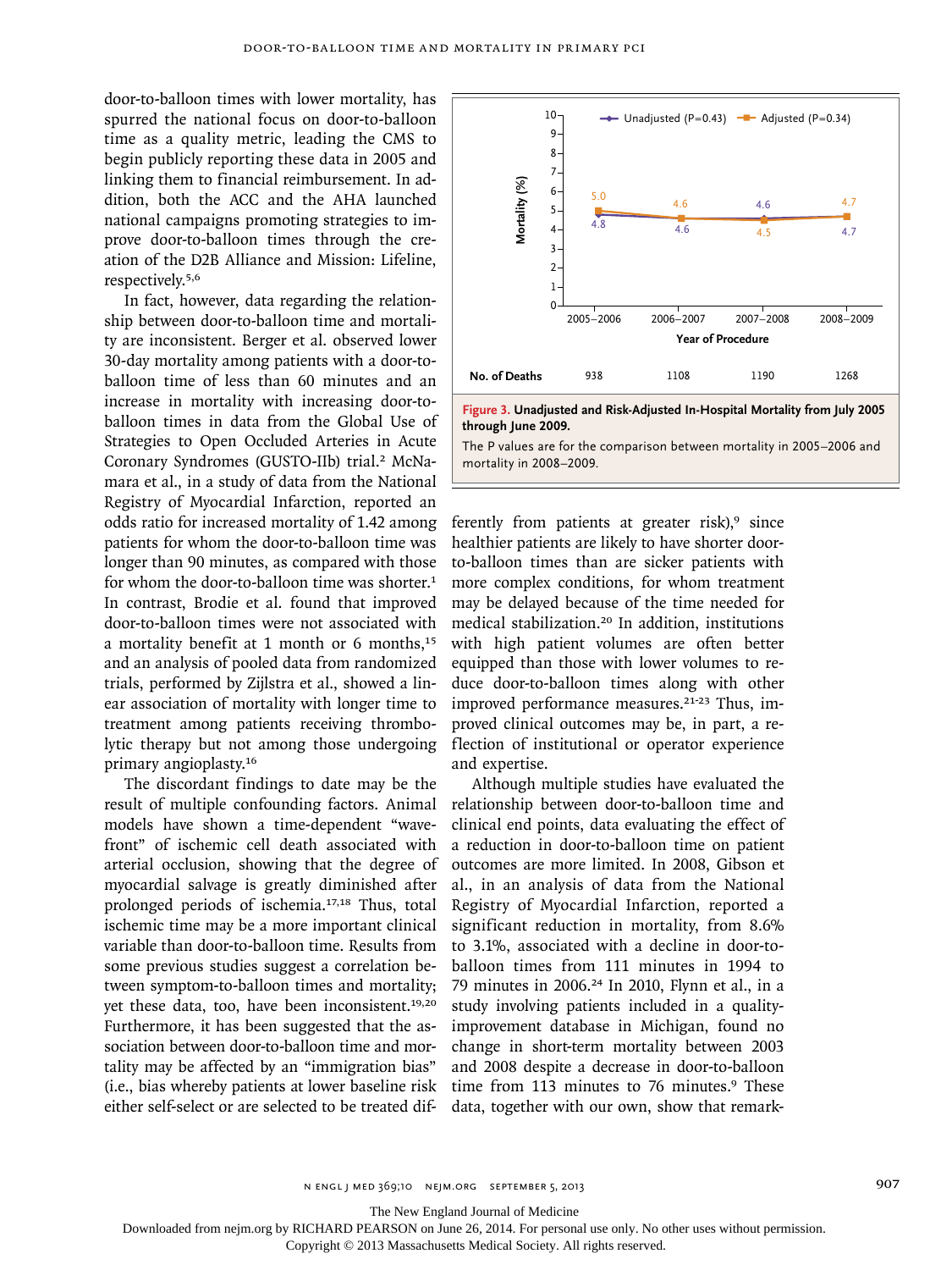



able results are achievable through multidisciplinary collaboration aimed at improving an important process of care yet leave open the question of why overall mortality has not declined in the two more recent studies.

Our data suggest that further efforts to reduce door-to-balloon time may not reduce mortality. We therefore conclude that additional factors will probably need to be targeted to accomplish this goal. Door-to-balloon time is one component of total ischemic time; as door-toballoon time is reduced, it becomes a smaller fraction of total ischemic time, making the time before arrival at a hospital a more important factor. Therefore, efforts with potential to improve outcomes may include increasing patients' awareness of symptoms, reducing the interval from the time of symptom onset to treatment, and shortening the transfer time between medical facilities. In addition, improving both in-hospital care and postdischarge care remain key targets for enhancing longterm outcomes after ST-segment elevation myocardial infarction.

There were some limitations to this study. First, it was an observational study. There were demographic, clinical, and procedural differences among the patients over the course of the study. In addition, it is possible that there were unmeasured changes in the characteristics of the patient population such that an increase in risk during the study period could have prevented a decrease in overall mortality despite improvements in door-to-balloon times. However, the effect of differences in door-to-balloon time cannot be tested in randomized trials; therefore, larger observational studies such as this trial are likely to be the best way to evaluate the effect of current practice. Second, this study may have been underpowered to detect very small differences in mortality. Third, although current door-to-balloon times may have reached the point at which further reductions are unlikely to improve in-hospital mortality, it remains possible that the benefits of shorter doorto-balloon times will be seen in long-term reductions in mortality, improvements in left ventricular function, or reductions in the number of admissions for heart failure. Fourth, the 30-day data should be interpreted cautiously, since the cohort in this linked data set represents only approximately a quarter of the total study population. Finally, this study included patients who were undergoing primary PCI, and therefore the results cannot be generalized to all patients with ST-segment elevation myocardial infarction.

In conclusion, this study shows that between 2005 and 2009, there was a significant decline in national door-to-balloon times along with a steadily increasing percentage of patients meeting the guideline recommendation of a door-toballoon time of 90 minutes or less for those presenting with an ST-segment elevation myocardial infarction. Despite these improvements, in-hospital and short-term mortality remained virtually unaffected. The lack of significant change in mortality was observed in both the risk-adjusted cohort and high-risk subgroups.

The views expressed in this manuscript are those of the authors and do not necessarily represent the official views of the National Cardiovascular Data Registry of the American College of Cardiology Foundation or its associated professional societies identified at www.ncdr.com.

Supported by the National Cardiovascular Data Registry of the American College of Cardiology Foundation.

Dr. Peterson reports receiving consulting fees from Janssen, Boehringer Ingelheim, and Sanofi-Aventis; Dr. Curtis, holding stock options in Medtronic and serving as an expert witness for Piedmont Liability in a case regarding a patient with intracerebral hemorrhage who died after undergoing rescue percutaneous coronary intervention for an acute myocardial infarction; and Dr. Gurm, receiving grant support from Blue Cross Blue Shield of Michigan. No other potential conflict of interest relevant to this article was reported.

Disclosure forms provided by the authors are available with the full text of this article at NEJM.org.

908 n engl j med 369;10 nejm.org september 5, 2013

The New England Journal of Medicine

Downloaded from nejm.org by RICHARD PEARSON on June 26, 2014. For personal use only. No other uses without permission.